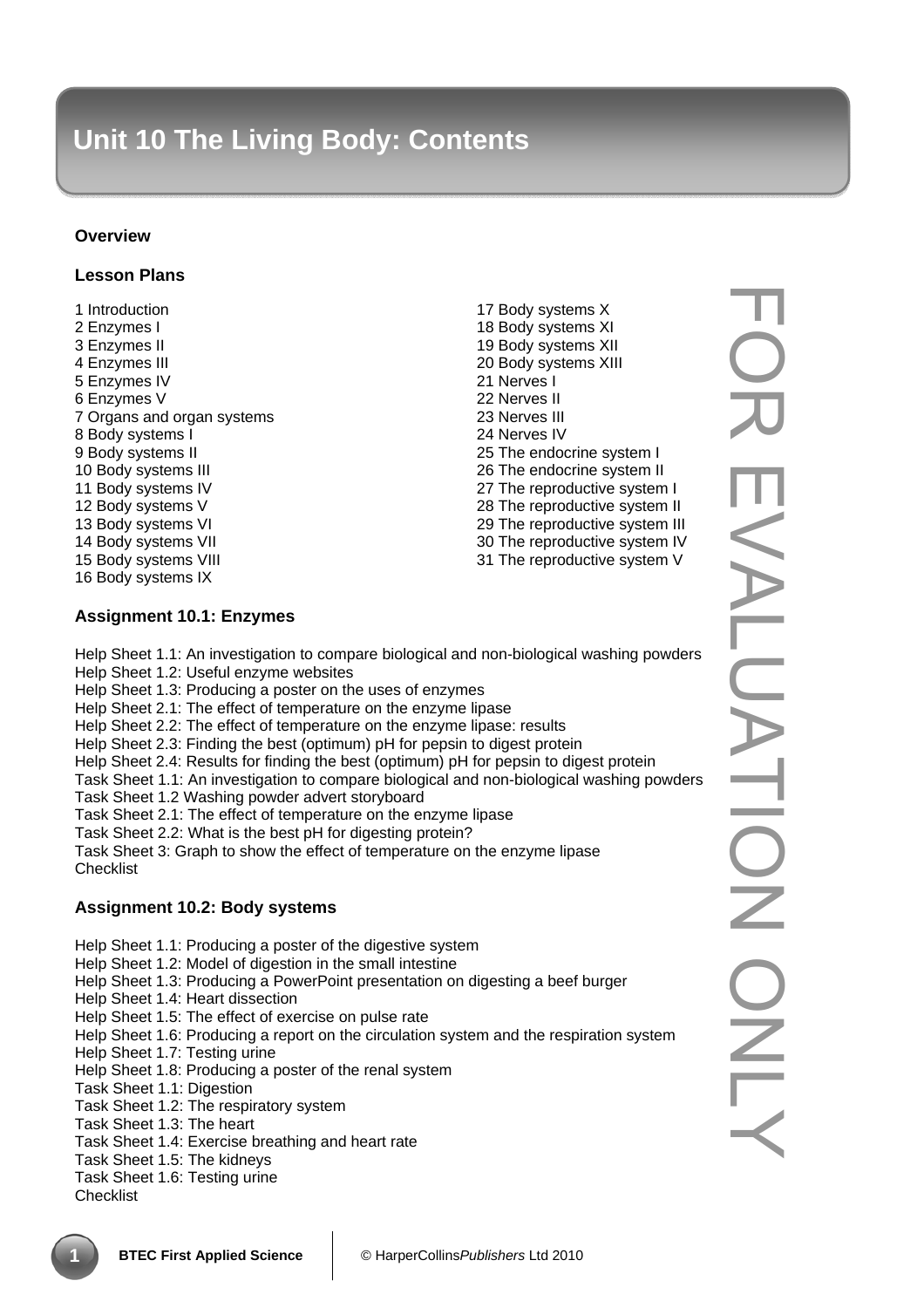# **Assignment 10.3: Nerves**

Help Sheet 1: Investigating reflex actions Help Sheet 2: Producing a poster of the nervous system Help Sheet 3: Producing a report on disorders of the nervous system Task Sheet 1.1: Investigating reflex actions Task Sheet 1.2: The nervous system **Checklist** 

# **Assignment 10.4: The endocrine system**

Help Sheet 1: Producing a handout on the endocrine system Task Sheet 1.1: Endocrine glands Task Sheet 1.2: Endocrine glands and hormones Task Sheet 2: Endocrine glands and hormones Task Sheet 3: Comparing and contrasting the nervous system and the endocrine system **Checklist** 

# **Assignment 10.5: Reproductive system**

Help Sheet 1.1: Producing a poster of the reproductive systems Help Sheet 1.2: Producing a poster about fertilisation and development of the foetus Help Sheet 2: Producing a PowerPoint presentation on the menstrual cycle Task Sheet 1.1: Female and male reproductive systems Task Sheet 1.2: Functions of the male and female reproductive systems Task Sheet 3: Fertility treatment using hormones **Checklist** 

# **Worksheets**

1 Useful organ transplant and mechanical transplant websites

- 2 Crack the enzyme code!
- 3 Enzyme crossword
- 4 Enzyme wordsearch
- 5 Washing powder advert storyboard example
- 6 Body organs
- 7 Organ systems
- 8 Wordsearch
- 9 Digestive system diagram
- 10 Card sort
- 11 Card sort

# **Technician Sheets 1 – 9**

#### **Tracking Documents**

- 12 Blood vessel drawings 13 Wordsearch 14 Crossword 15 Breaking the kidney code 16 Crossword 17 Wordsearch 18 Wordsearch 19 Crossword 20 Male and female card sort
- 21 Crossword
- 22 Wordsearch

#### **Scheme of Work**

FOR EVALUATION ONLY  $\overline{\phantom{0}}$ EVALUATI  $\overline{\text{O}}$ Functional Skills and PLTS<br> **All School School**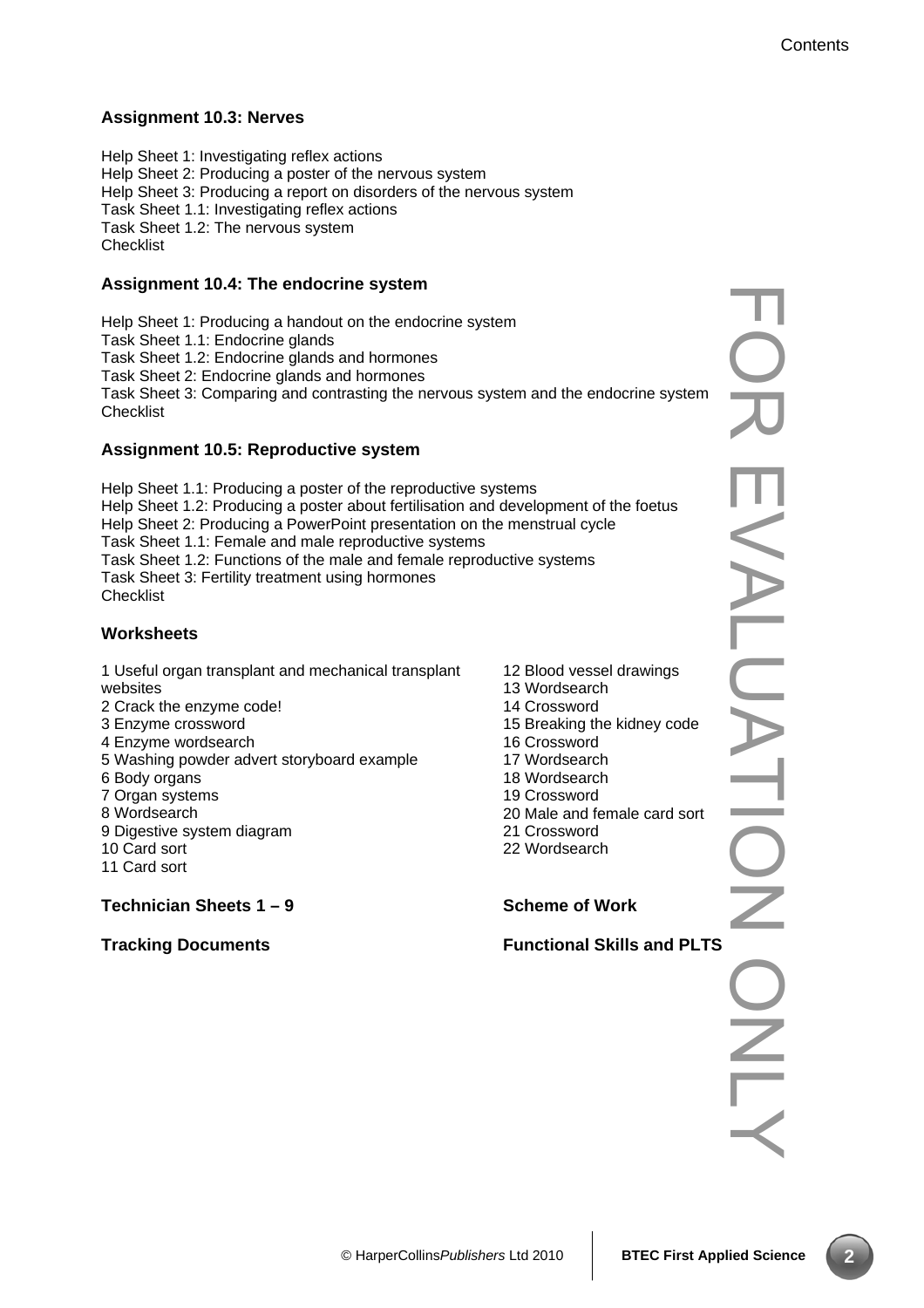# **Overview**

# **Assessment and grading criteria**

| In order to pass this unit, the evidence that the learner presents for assessment needs to demonstrate<br>that they can meet all the learning outcomes for the unit. The assessment criteria for a pass grade<br>describe the level of achievement required to pass this unit. |                                                                                                                       |                                                                                                                                                      |                   |  |
|--------------------------------------------------------------------------------------------------------------------------------------------------------------------------------------------------------------------------------------------------------------------------------|-----------------------------------------------------------------------------------------------------------------------|------------------------------------------------------------------------------------------------------------------------------------------------------|-------------------|--|
| <b>P1</b> Outline the role of<br>enzymes as catalysts                                                                                                                                                                                                                          | M1 Explain the factors<br>affecting the functions of<br>enzymes                                                       | D1 Analyse data to identify<br>the optimal conditions of at<br>least two parameters for the<br>function of an enzyme                                 | Lessons 1 to 6    |  |
| P2 Carry out investigations<br>into the structure and<br>functions associated with<br>the digestive, respiratory,<br>circulatory and renal<br>systems                                                                                                                          | M2 Explain the way the<br>respiratory and<br>circulatorysystems interact<br>to maintain cellular and<br>body function | D <sub>2</sub> Explain the<br>consequences for the<br>human body when one of<br>these systems fails                                                  | Lessons 7 to 20   |  |
| P3 Identify the components<br>of a simple reflex arc                                                                                                                                                                                                                           | <b>M3</b> Describe the difference<br>between the somatic and<br>autonomic nervous system                              | <b>D3</b> Give possible causes of<br>failure of the nervous<br>system and explain the<br>consequences                                                | Lesson 21 to 24   |  |
| P4 Identify the function of<br>the main endocrine glands                                                                                                                                                                                                                       | M4 Describe the way<br>hormones coordinate body<br>functions                                                          | D4 Assess the difference<br>between the way hormones<br>coordinate body functions<br>and the way the nervous<br>system coordinates body<br>functions | Lessons 25 and 26 |  |
| <b>P5</b> Identify the structure and<br>functions of the male and<br>female human reproductive<br>system                                                                                                                                                                       | <b>M5</b> Explain the process of<br>hormonal control of the<br>female reproductive cycle                              | D5 Explain the way<br>conception is controlled<br>using replacement<br>hormones                                                                      | Lessons 27 to 31  |  |
|                                                                                                                                                                                                                                                                                |                                                                                                                       |                                                                                                                                                      |                   |  |
|                                                                                                                                                                                                                                                                                |                                                                                                                       |                                                                                                                                                      |                   |  |
|                                                                                                                                                                                                                                                                                |                                                                                                                       |                                                                                                                                                      |                   |  |
|                                                                                                                                                                                                                                                                                |                                                                                                                       |                                                                                                                                                      |                   |  |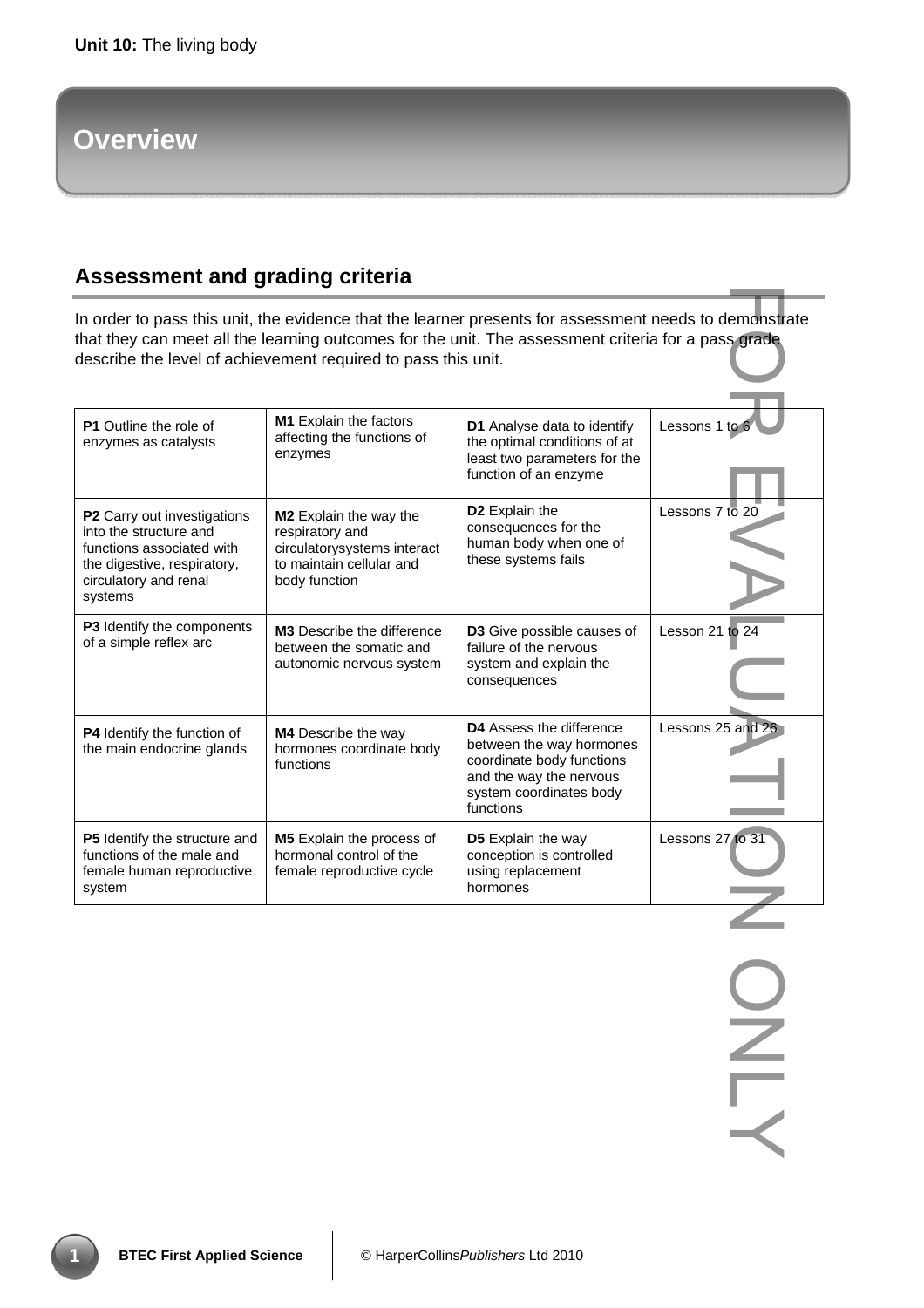# **Introduction to this unit**

#### **Assignment 10.1: Lessons 1 to 6 (approximately 12 hours)**

Students are working for a washing powder manufacturer. Students investigate the affect of temperature and pH on the efficiency of enzymes. They also research other uses of enzymes in industry. Once they have gathered all the information they produce a storyboard to show how they intend to advertise their biological washing powder. It will include a guide to the best ways to use the powder and it will also explain how the washing powder works. The storyboard will provide evidence for all levels. Evidence for P1 will be their conclusion from the experiment on washing powders. Evidence for M1 and D1 will come from practical investigations on finding the optimum pH and temperature for enzyme activity.

#### **Assignment 10.2: Lessons 7 to 20 (approximately 25 hours)**

Students are training to become a fitness instructor. As part of their training they need to find out about how the body works. They will be expected to produce posters and leaflets to help them explain to their clients how their bodies work and why exercise and diet are important. In order to complete their posters and leaflets students will research the different body systems in a number of ways, including both practical investigations using their own bodies and the Internet. Evidence for the portfolio will include a PowerPoint presentation on the digestion of a beef burger and a poster of the digestive system (P2). A report on the effect of exercise on the respiratory and circulatory systems will provide evidence for both P2 and M2. Students will look at the effects of drugs and diet and produce a leaflet as evidence for D2.

#### **Assignment 10.3: Lessons 21 to 24 (approximately 8 hours)**

Students are training to become a physiotherapist. As part of their training they need to find out about the nervous system. This is linked to the idea that they may have to treat patients with disabilities involving failures of the nervous system. Evidence from practical investigations and Internet research will be used to produce a poster about the nervous system and reflexes. This will be used as evidence for P3 and M3. Students will then research medical conditions that affect the nervous system, such as spinal damage and multiple sclerosis. They then produce a report as evidence for D3.

#### **Assignment 10.4: Lessons 25 and 26 (approximately 3 hours)**

Students are working as a sister in a local doctor's surgery, dealing with patients that have hormone deficiencies. They need to understand the role of hormones in the body so that they can advise their patients. Students produce a handout that contains information about hormone deficiencies. The handout will provide evidence for all three levels.

# **Assignment 10.5: Lessons 27 to 31 (approximately 9 hours)**

Students are working for a family planning clinic giving advice about family planning. They will investigate the process of reproduction and how hormones are involved. Evidence for P5 will be a poster on the reproductive organs and fertilisation. A PowerPoint presentation on the menstrual cycle will provide evidence for M5. For D5 they will need to produce a leaflet on fertility treatment.

For Experience of the Second Control of the Unit of the Unit of the Unit of the Unit of the Unit of the Unit of the Unit of the Unit of the Unit of the Unit of the Unit of the Unit of the Unit of the Unit of the Unit of th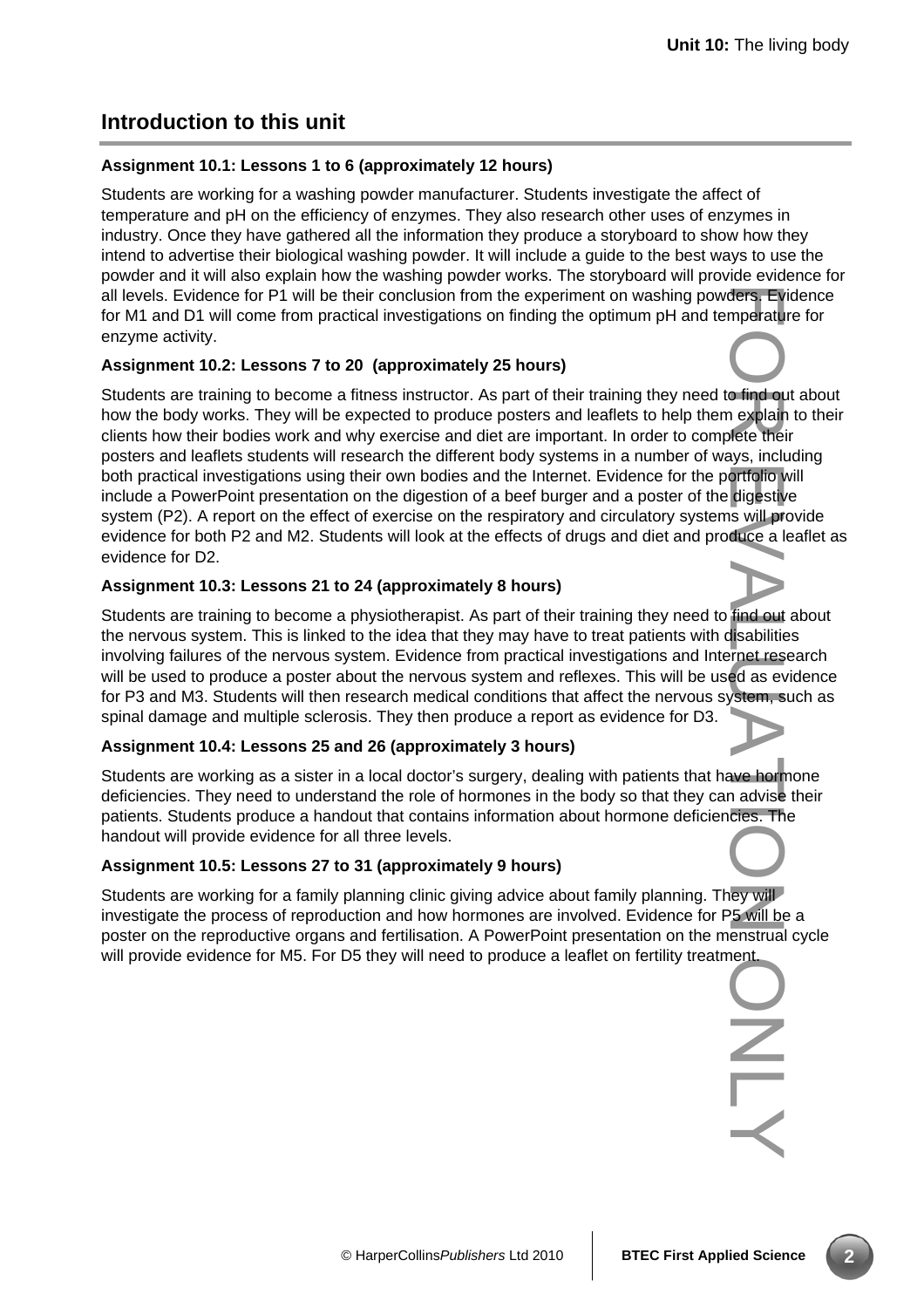# **2 Enzymes I**

# **Learning outcome**

**LO1** Know the role of enzymes as catalysts

#### **Assessment criterion**

**P1** Outline the role of enzymes as catalysts

# **Planning and resources**

This lesson will take one to two hours depending on the ability of the group.

You will need the following resources:

- two pieces of cloth stained with ketchup
- non-biological washing powder
- biological washing powder
- two beakers labelled A and B
- stirring rod
- thermometer
- balance
- heating equipment, e.g. Bunsen burner, tripod and gauze and protective mat or kettle
- spatula
- measuring cylinder
- eve protection
- pictures of, or samples of, food made using enzymes, e.g. beer, cheese, yoghurt
- carton of fresh milk
- Student Book page 210
- Worksheet WS2 Crack the enzyme code!
- Worksheet WS5 Washing powder advert storyboard example
- Help sheet A10.1 HS1.1
- Task sheet A10.1 TS1.1
- Technician sheet 1
- (optional) Collins BTEC First Applied Science Interactive Book interactive presentation 'Enzyme mechanism'; Video 'Eating food' (02:25)

# **Real-life links**

If possible a visit to a local brewery or cheese-making facility would be helpful to students.

# **Setting the scene**

Introduce the idea of enzymes in everyday life by showing students pictures or samples of foods made using enzymes, e.g. cheese, wine, beer.

• Ask students to consider why enzymes are so important. Show students the milk and ask them what happens if it is left for too long out of the fridge. Discuss with students the idea that enzymes do the same thing but much quicker. For the using<br>
For the using<br>
For the divertical Code<br>
Residence of the mes do<br>
Residence in

# **Class activity** P1

- Ask students to solve the code on **Worksheet WS2 Crack the enzyme code!**
- Discuss what is meant by an enzyme. Introduce the term 'catalyst'.
- Ask students to make a list of the enzymes used in digestion. This should have been covered in KS3, but a quick look at **Student Book** pages 212−215 will refresh their memory.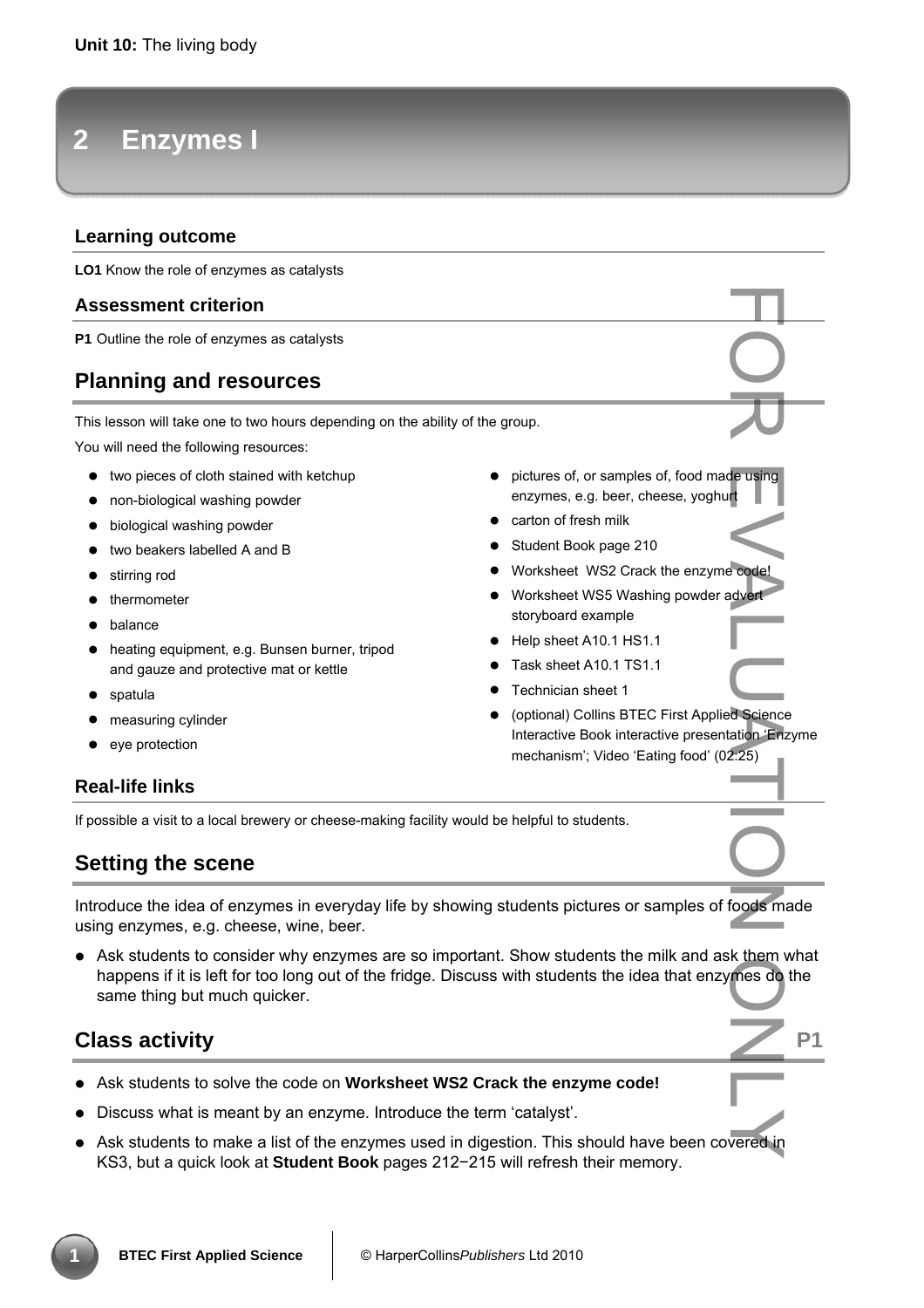PNU

# **Assignment activity** P1

**In this lesson students work on Task 1a of Assignment 10.1.** 

- Ask students to follow the instructions on **Help Sheet A10.1 HS1.1**. They will be adding a biological powder and a non-biological powder to samples of stained cloth and will observe which one is cleaned best.
- Students can then record their results on **Task Sheet A10.1 TS1.1**.
- The lesson should then be finished by discussing the results of students' experiments and confirming the importance of enzymes.

# **Teacher guidance**

This lesson covers Pass criteria only.

Students can work together in pairs or small groups depending on the availability of equipment. Some students may find it easier to do one powder at a time. In which case you will need two hours to complete the lesson.

Tell students it is important to try and keep the water at about 40 °C. This can be done by simply adding small amounts of water from a kettle or by using a Bunsen burner.

It may be possible to complete the class activities while the cloth is in the water or while it is drying.

Students should complete **Task Sheet A10.1 TS1.1** independently, as this is used to assess P1.

Throughout this topic P, M and D students will be gathering information to include on their storyboard on **Task Sheet A10.1 TS1.2**. Students don't start work on their storyboards until Lesson 6, but you may want to give them **Worksheet WS5 Washing powder advert storyboard example** so they can see what needs to be included at each criterion. For thours to by simplement.<br>
For the sess Precipe of doing<br>
Start of doing<br>
Start of doing<br>
Start of doing

# **Delivering PLTS and functional skills**

**PLTS** Team workers – working together to set up an experiment

**Functional skills** English – speaking and listening when taking part in a group discussion; reading instructions

#### **Useful websites**

http://www.ncbe.reading.ac.uk/ncbe/protocols/PRACBIOTECH/PDF/wash.pdf – an alternative method of doing the investigation using photographic film

http://www.theguardians.com/Microbiology/gm\_mbg01.htm – alternative method for the investigation

http://isbibbio.wikispaces.com/Enzymes+in+Washing+powder – explanation of what the enzymes in washing powders do and has useful links to other websites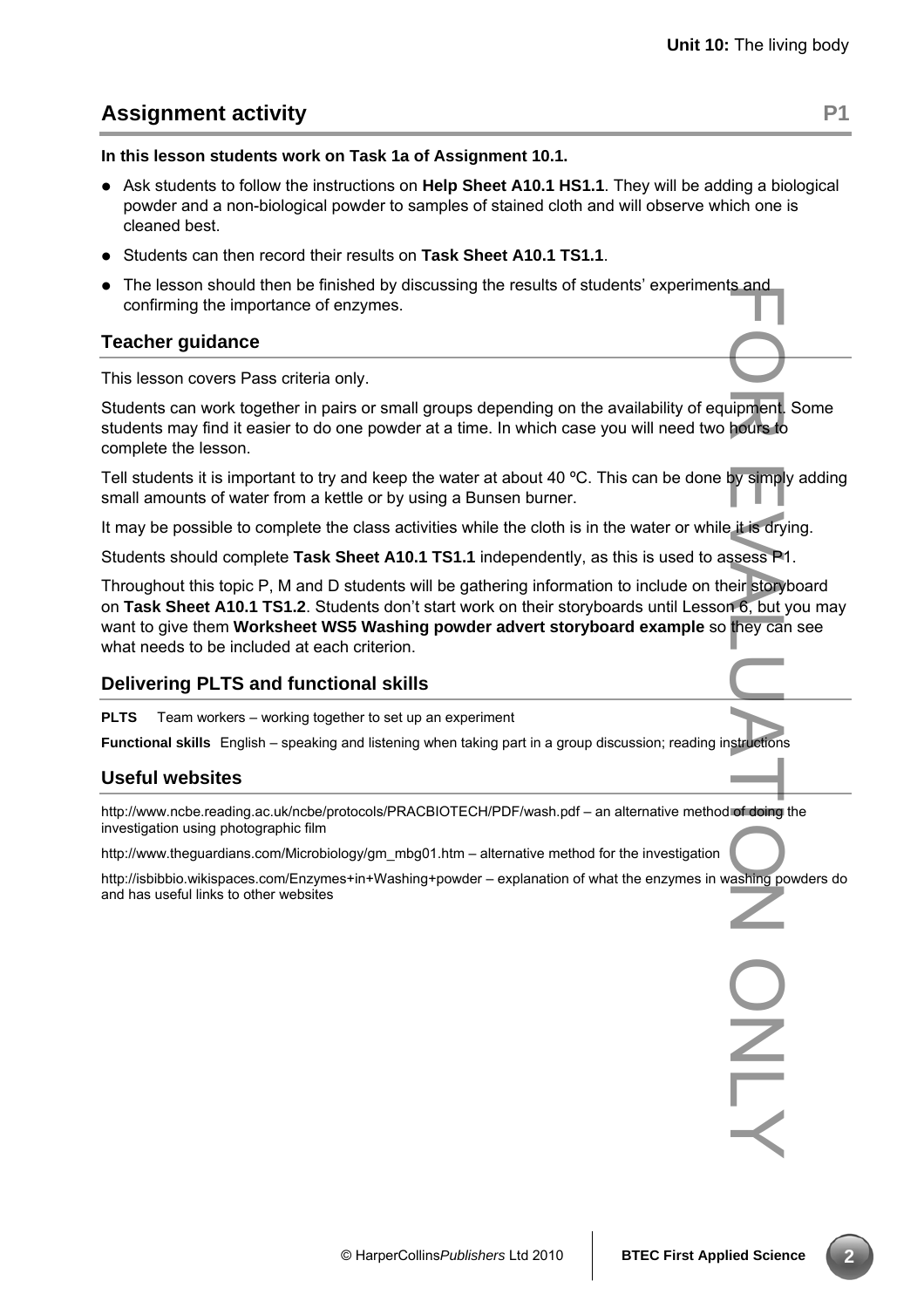# **9 Body systems II**

# **Learning outcome**

LO2 Be able to investigate individual body systems, relating their structure and functions to their role in maintaining health

#### **Assessment criterion**

P2 Carry out investigations into the structure and functions associated with the digestive, respiratory, circulatory and renal systems

# **Planning and resources**

This lesson will take one to two hours.

You will need the following resources:

- 15 cm length of Visking tubing
- $\bullet$  10 cm<sup>3</sup> starch solution (1%)
- $\bullet$  2 cm<sup>3</sup> amylase solution (1%)
- iodine solution (0.01 M)
- dropping pipette
- $\bullet$  100 cm<sup>3</sup> beaker
- thermometer
- reagent sticks (clinistix) or Benedict's solution
- test tube

#### **Real-life links**

It may be possible to engage a dentist to discuss with students the importance of our teeth and why it is important to maintain them.

# **Setting the scene**

Discuss with students why we need teeth.

- Show students some sets of teeth from different animals.
- Discuss with them why the teeth are different shapes and relate this to the animals' diets. Animals that eat meat have sharp canines to tear and slice their food. Plant-eating animals have large, flat molars to grind and chew grass for a long time. FOR EVALUATION CONTROL IN THE RESERVED ON THE POST OF RESERVED ON THE POST OF RESERVED ON THE POST OF RESERVED ONLY.

# **Assignment activities Assignment activities** P2

#### **In this lesson students begin their work on Task 1b of Assignment 10.2.**

Demonstrate the process of mechanical digestion.

- Ask the students to leave the lab briefly in order to chew on a piece of bread. Explain the reasons for not eating in the lab.
- Discuss with students what is happening to the bread in their mouths. Describe how the teeth are chewing the food to increase the surface area. The saliva mixes with the food to make it easier to digest. Chewing is an example of mechanical digestion.
- kettle
- models of jaws from different animals

• (optional) cotton to tie around the Visking tubing

- pieces of bread
- Student Book pages 212–215
- Task Sheet A10.2 TS1.1

instead of knotting it

- Help Sheet A10.2 HS1.2
- Technician sheet 5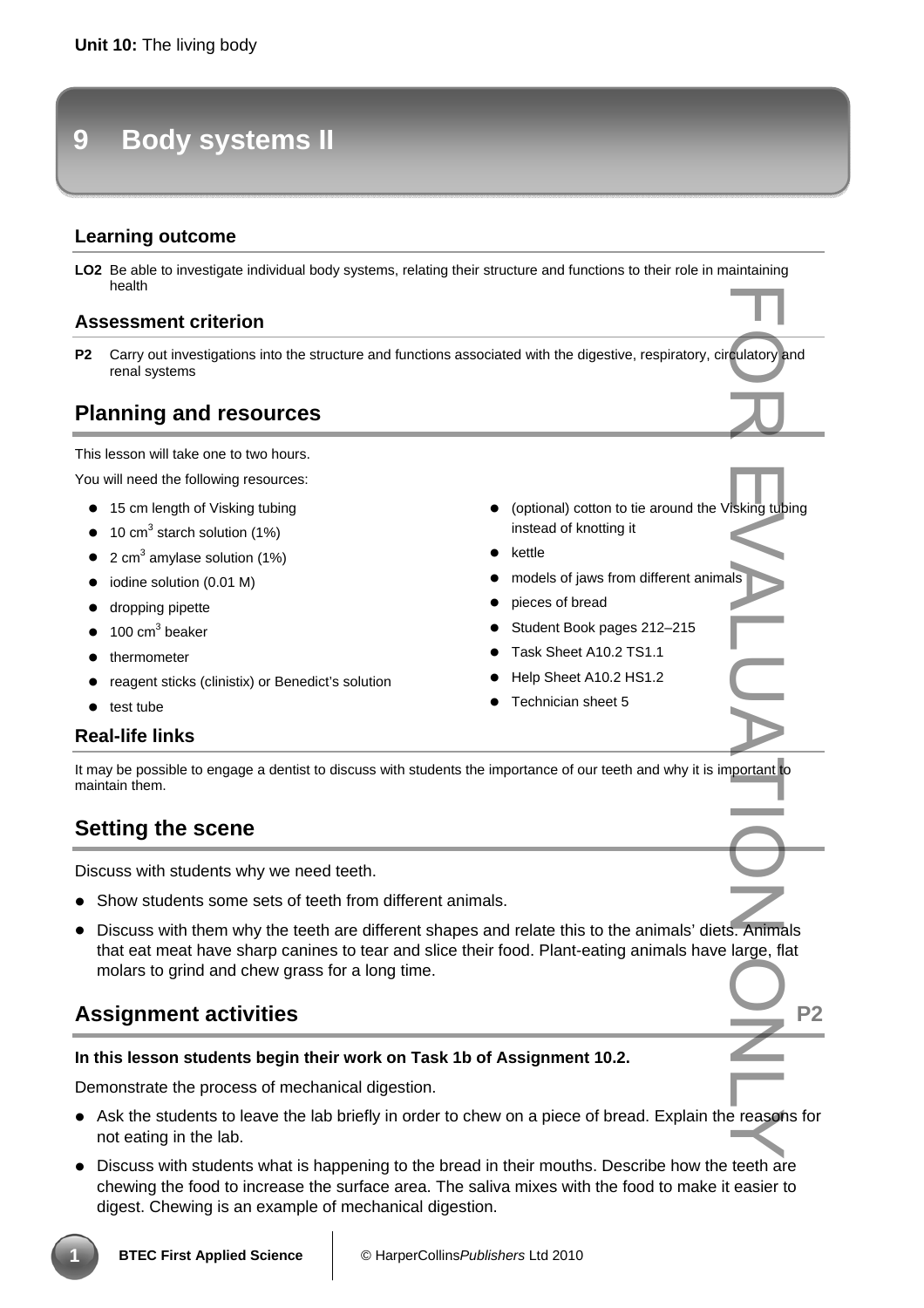• Students then need to complete question 1 on **Task Sheet A10.2 TS1.1**.

Recap with students what an enzyme is and what it does. Remind them of the names of the digestive enzymes they found out about in previous lessons. Discuss with them the action of the enzyme amylase that is found in the mouth. This is the enzyme that started to digest the bread they were chewing. If the bread is chewed for long enough it starts to taste sweet.

- Ask students to suggest a reason why the chewed bread becomes sweet. Explain to them that amylase converts starch into sugar. This is an example of chemical digestion. (We don't normally notice bread turning sweet in our mouths because it is not in our mouths for long enough.)
- Ask students to follow the instructions on **Help Sheet A10.2 HS1.2**. They will be adding amylase to starch inside Visking tubing. Explain to students that the Visking tubing has tiny holes that allow small sugar molecules through but not larger starch molecules. This is similar to the wall of the small intestine. The investigation demonstrates the need for large molecules to be digested before they can be absorbed. For the dignality and the dignality start and of the force order and the dignality.<br>The correct of the dignality students stion. Start and the dignality and the dignality of the dignality of the dignality of the dignality
- Tell students it is important to try and keep the water at about 40 °C. They must then record their results on **Task Sheet A10.2 TS1.1**.
- Students should carry out the investigation in pairs but answer the questions independently.
- The lesson should finish with a discussion of the results of their experiment. Ensure students understand the importance of the difference between mechanical and chemical digestion. Students can then answer questions 2 to 6 on **Task Sheet A10.2 TS1.1**.

# **Teacher guidance**

#### **Pass**

- Students should be able to describe mechanical digestion in the mouth. They need to include detail about the action of the teeth and swallowing. The evidence for this is question 1 on **Task Sheet A10.2 TS1.1**.
- Students describe the importance of chemical digestion in order to change insoluble molecules into soluble molecules so they can be absorbed. The evidence of this is question 6 on **Task Sheet A10.2 TS1.1**.
- This information will then be used as part of Task 1b of Assignment 10.2.

# **Delivering PLTS and functional skills**

**PLTS** Independent enquirers – identifying questions to answer and problems to resolve when investigating the various functions of the digestive system

Creative thinkers – asking questions to extend their thinking when discussing the functions of the digestive system; connecting their own and others' ideas and experiences when carrying out investigations

Team workers – taking responsibility, showing confidence in themselves and their contribution to practical work

**Functional skills** Speaking and listening – making a range of contributions to discussions

English – communicating information effectively, by writing the difference between mechanical and chemical digestion

# **Useful websites**

http://library.thinkquest.org/2935/Natures\_Best/Nat\_Best\_High\_Level/Digestive\_Net\_Pages/Digestive\_page.html

– lots of useful information about digestion

http://www.skoool.co.za/Lessons/ks4/biology/digestion/digestion\_part\_1/launch\_web.html – an animation showing digestion

http://yucky.discovery.com/flash/body/pg000126.html – facts about digestion, telling the story of how a pizza is digested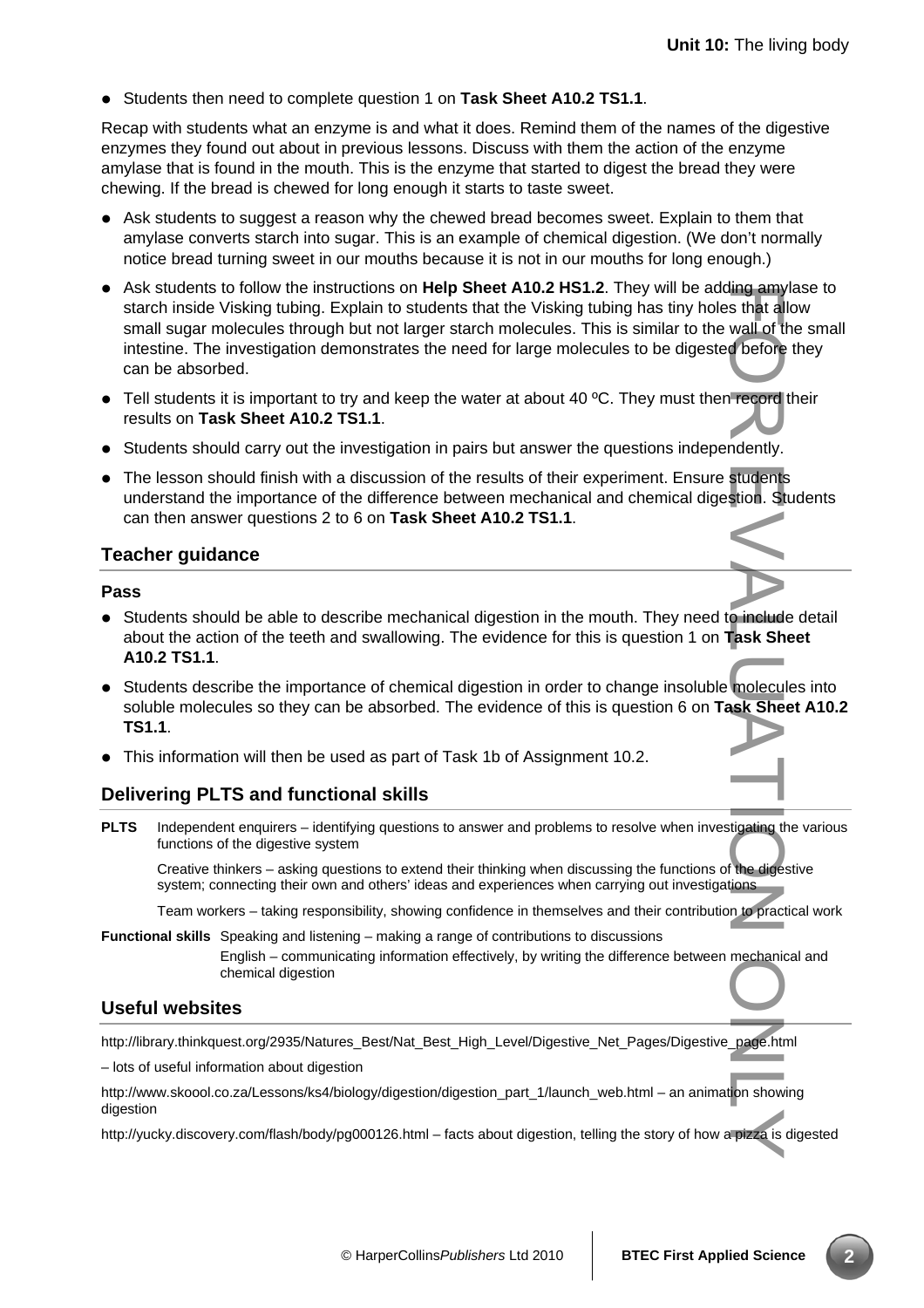**P1** 

**(part)** 

# **Help Sheet 1.1**

# An investigation to compare biological and non-biological washing powders

In this experiment you will compare a biological washing powder (that has enzymes) with a non-biological washing powder (that has no enzymes) to see how well they remove stains.

# **You will need:**

- two pieces of cloth stained with ketchup
- non-biological washing powder
- biological washing powder
- two beakers labelled A and B
- stirring rod
- thermometer
- balance
- heating equipment, e.g. Bunsen burner, tripod and gauze, protective mat or use of a kettle FOR EVALUATION ONLY
- spatula
- measuring cylinder
- eye protection



JATION ONLA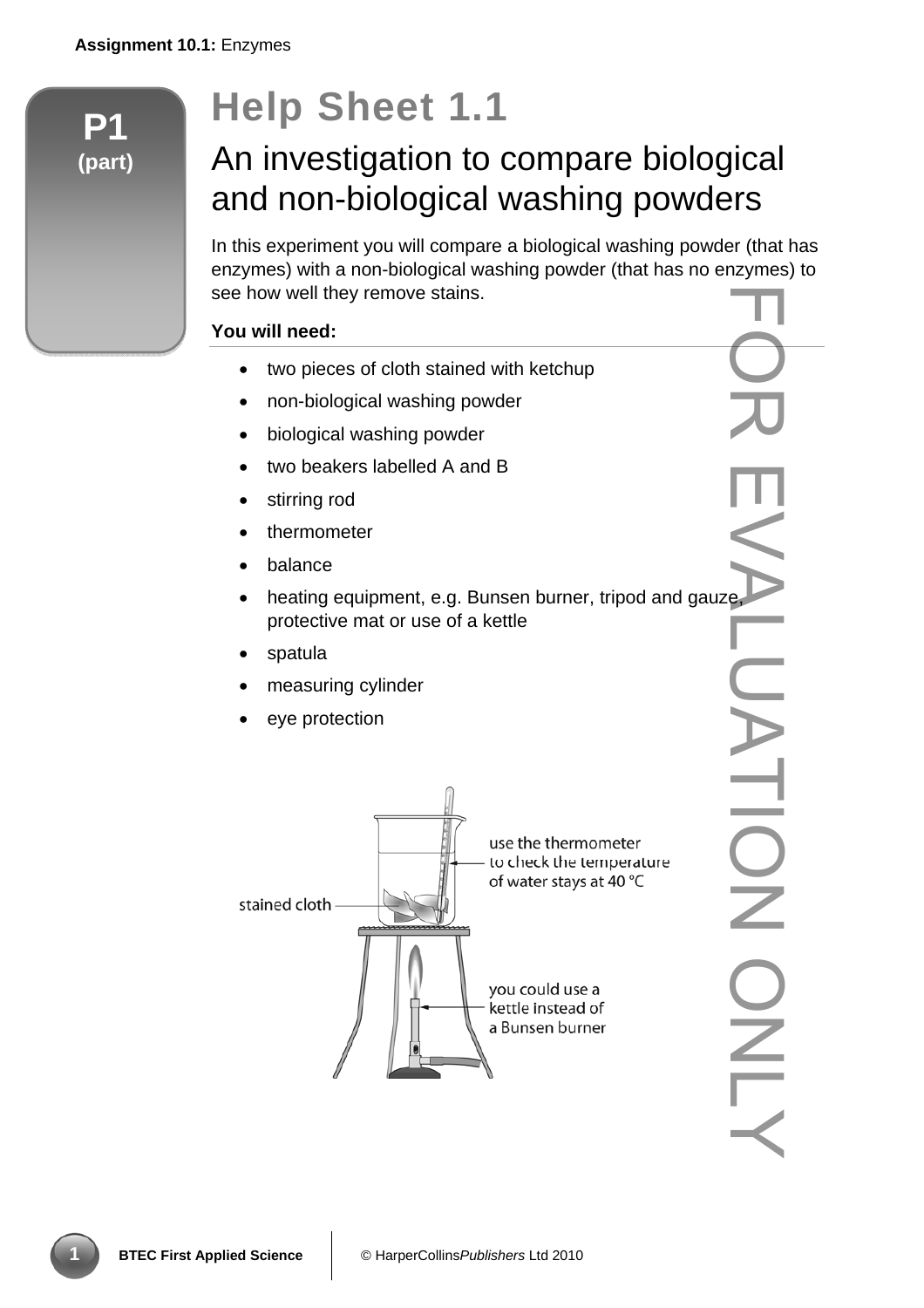# **Help Sheet 1.1**

An investigation to compare biological and non-biological

# washing powders (continued)

# **Method**

| 1              | Measure out 5 g of biological washing powder. Put this into<br>beaker A.                                                                     |  |
|----------------|----------------------------------------------------------------------------------------------------------------------------------------------|--|
| $\mathbf{2}$   | Measure out 5 g of non-biological washing powder. Put this into<br>beaker B.                                                                 |  |
| 3              | Add 100 cm <sup>3</sup> of water to each beaker.                                                                                             |  |
| 4              | Heat the water to 40 $\degree$ C and stir to dissolve the washing powder.<br>Your teacher will tell you how you are going to heat the water. |  |
| 5              | Add a piece of stained cloth to each beaker.                                                                                                 |  |
| 6              | Leave the cloth to soak (try to keep the water at 40 $^{\circ}$ C).                                                                          |  |
| $\overline{7}$ | After 20 minutes, remove the cloth and rinse in cold water.                                                                                  |  |
| 8              | Leave the cloth to dry.                                                                                                                      |  |
| 9              | Compare the cloth with a stained one that has not been washed.                                                                               |  |
|                |                                                                                                                                              |  |

**10** Record how clean the cloth is by awarding it a mark from 1 to 10 (10 being completely clean).